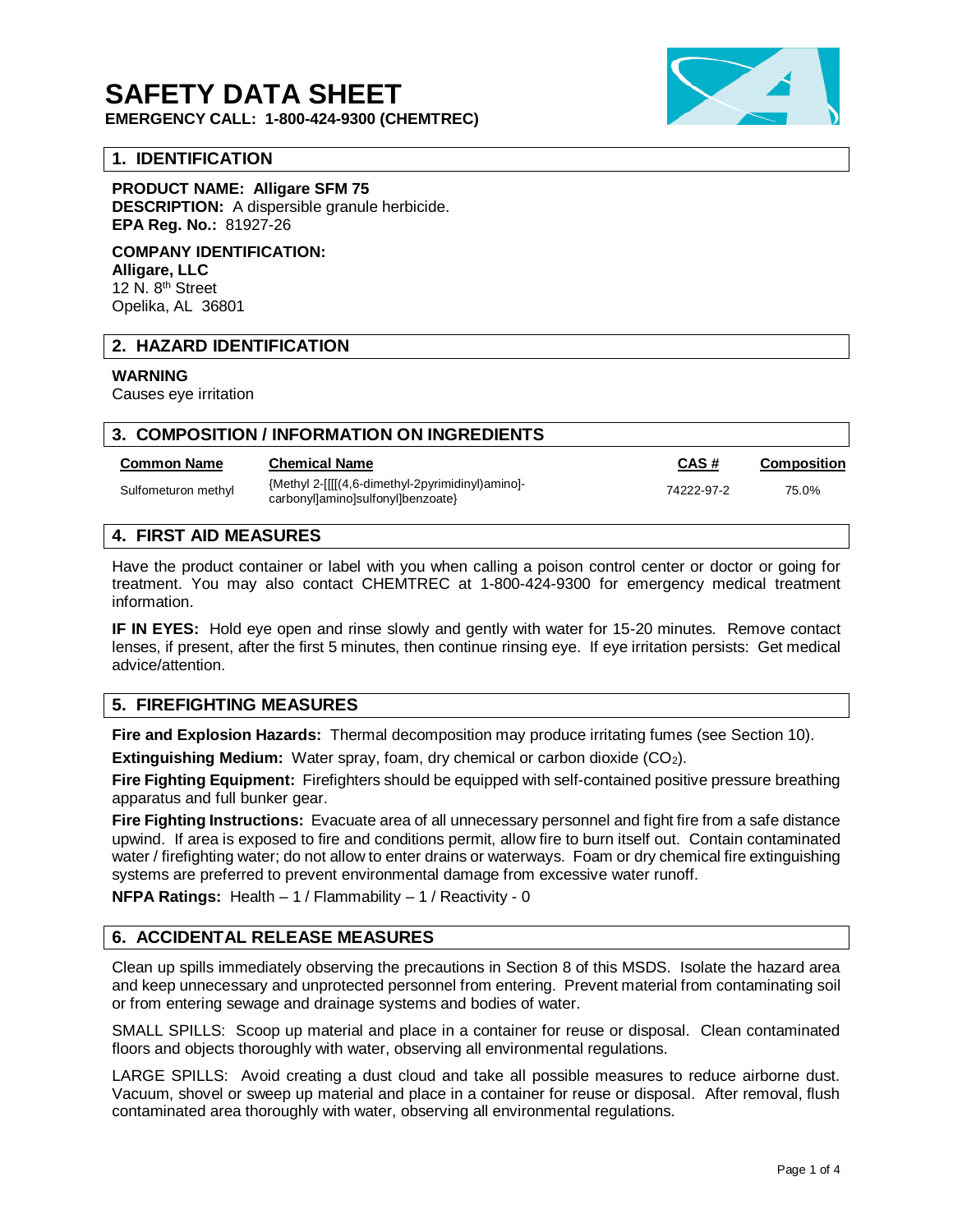# **7. HANDLING AND STORAGE**

Do not allow to come into contact with skin, eyes and clothing. Wash thoroughly with soap and water after handling and before eating, drinking, chewing gum, using tobacco or using the toilet. Remove and wash contaminated clothing before reuse.

Store in a cool, dry place and in such a manner as to prevent cross contamination with other pesticides, fertilizers, food, and feed. Store in original container and out of the reach of children, preferably in a secured storage area.

# **8. EXPOSURE CONTROLS / PERSONAL PROTECTION**

**Engineering Controls:** Facilities storing or utilizing this material should be equipped with an eyewash station and a safety shower.

**Protective Clothing:** Long-sleeved shirt, long pants, shoes plus socks, and waterproof gloves.

**General:** Wash thoroughly with soap and water after handling. Discard clothing and other absorbent materials that have been heavily contaminated with this product; do not reuse them. Follow the manufacturer's instructions for cleaning and maintaining PPE. If no such instructions for washables exist, use detergent and hot water. Keep and wash PPE separately from other laundry

#### **9. PHYSICAL AND CHEMICAL PROPERTIES**

**Physical State:** Off-white solid **Odor:** Odorless

**Flashpoint:** N/A **pH:** 5.0 – 6.5 **Density:** 39 lbs. / cu. ft. (packed) **Solubility:** Dispersible

## **10. STABILITY AND REACTIVITY**

**CONDITIONS TO AVOID:** None known.

**CHEMICAL STABILITY:** Stable under all normal use and storage conditions.

**HAZARDOUS DECOMPOSITION PRODUCTS:** None when stored and handled as prescribed.

**INCOMPATIBILITY WITH OTHER MATERIALS:** Do not use with or store near oxidizing agents. **POLYMERIZATION: Will not occur.** 

#### **11. TOXICOLOGICAL INFORMATION**

**ORAL TOXICITY (rat LD50):** > 5,000 mg/kg **DERMAL TOXICITY (rat LD50):** > 5,000 mg/kg **INHALATION TOXICITY (rat LC<sub>50</sub>):**  $> 5.3$  mg/L (4-hour) **EYE IRRITATION:** Moderately irritating **SKIN IRRITATION:** Slightly irritating **SKIN SENSITIZATION: Not sensitizing CARCINOGENICITY: EPA:** Not Listed **ACGIH:** Not Listed **NTP:** Not Listed **IARC:** Not Listed **OSHA:** Not Listed **MUTAGENIC TOXICITY:** No evidence of mutagenic effects during *in vivo* and *in vitro* assays. **REPRODUCTIVE TOXICITY:** No evidence in animal studies.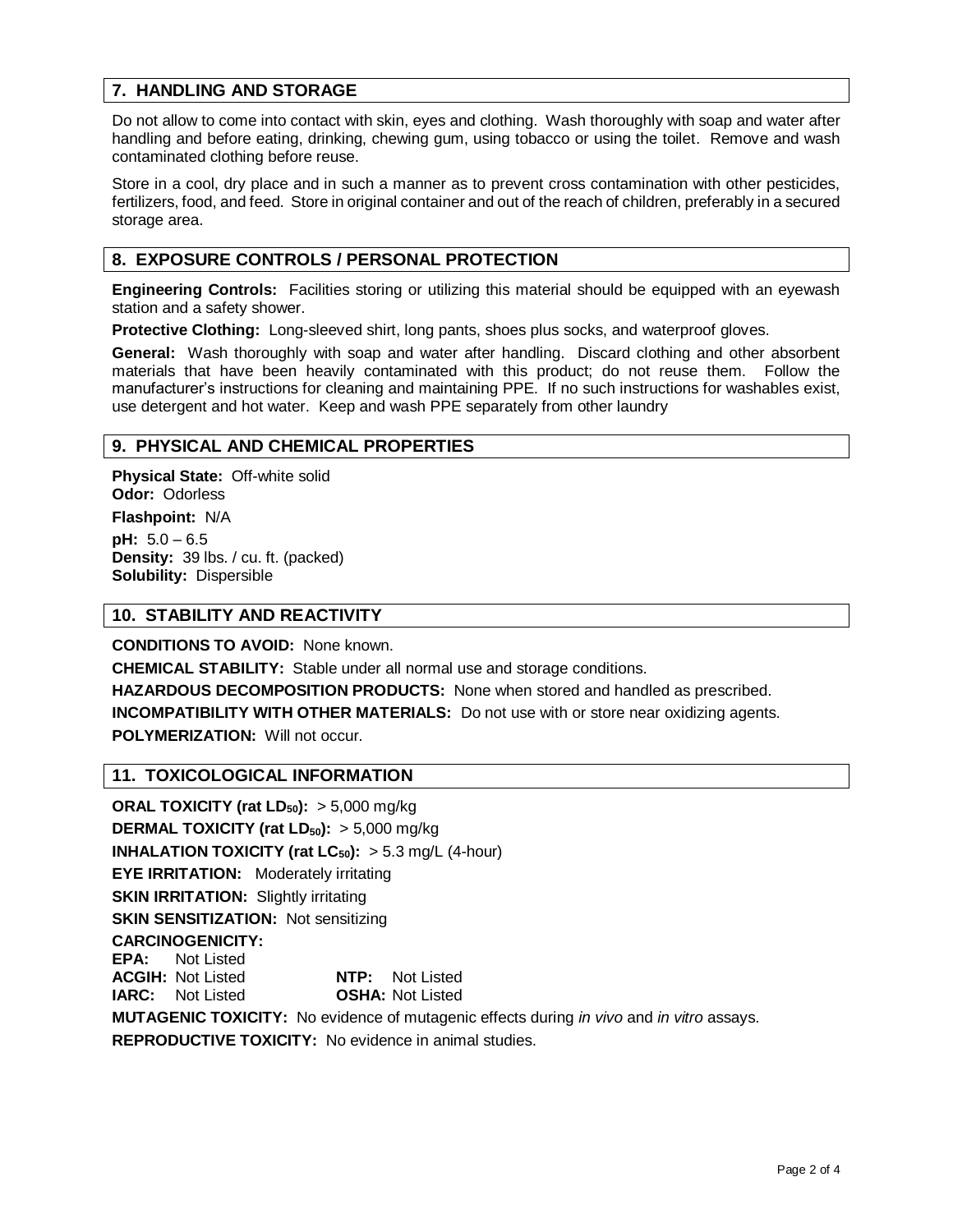# **12. ECOLOGICAL INFORMATION**

DO NOT contaminate water when disposing of equipment washwater or rinsate.

Exposure to Alligare SFM 75 can injure or kill plants. Damage to susceptible plants can occur when soil particles are blown or washed off target onto cropland.

Drift and runoff may be hazardous to aquatic organisms in neighboring areas. Do not apply where runoff is likely to occur. Do not apply when weather conditions favor drift from treated areas.

# **13. DISPOSAL CONSIDERATIONS**

**PESTICIDE DISPOSAL:** Open dumping is prohibited. Pesticide wastes are toxic. Wastes resulting from the use of this product must be disposed of on site or at an approved waste disposal facility. Improper disposal of excess pesticide or rinsate is a violation of Federal law. If these wastes cannot be disposed of by use according to label instructions, contact your State Pesticide or Environmental Control Agency or the hazardous waste representative at the nearest EPA Regional Office for guidance.

**CONTAINER DISPOSAL:** Nonrefillable container. Do not reuse or refill this container. Refer to the product label for specific container handling instructions.

#### **14. TRANSPORT INFORMATION**

#### **US DOT (Shipped by Ground):**

Not regulated by DOT. DOT Emergency Response Guide: N/A

#### **IATA (Shipped by Air):**

UN3077 Environmentally Hazardous Substance, Solid, N.O.S. (sulfometuron methyl), 9, PG III

#### **IMO (Shipped by Water):**

UN3077 Environmentally Hazardous Substance, Solid, N.O.S. (sulfometuron methyl), 9, PG III, Marine Pollutant

# **15. REGULATORY INFORMATION**

#### **FIFRA –**

This chemical is a pesticide product registered by the Environmental Protection Agency and is subject to certain labeling requirements under federal pesticide law. These requirements differ from the classification criteria and hazard information required for safety data sheets, and for workplace labels of non-pesticide chemicals. The following is the hazard information as required on the pesticide label:

#### **PRECAUTIONARY STATEMENTS**

#### **HAZARDS TO HUMANS AND DOMESTIC ANIMALS**

**CAUTION:** Causes moderate eye irritation. Avoid contact with eyes or clothing. Wash thoroughly with soap and water after handling and before eating, drinking, chewing gum, using tobacco or using the toilet.

See inside label booklet for additional Precautionary Statements and Directions for Use including Storage and Disposal instructions.

#### **ENVIRONMENTAL HAZARDS**

For terrestrial uses, except for under the forest canopy: DO NOT apply directly to water, or to areas where surface water is present or to intertidal areas below the mean high water mark. DO NOT contaminate water when disposing of equipment washwater or rinsate.

Exposure to Alligare SFM 75 can injure or kill plants. Damage to susceptible plants can occur when soil particles are blown or washed off target onto cropland.

Drift and runoff may be hazardous to aquatic organisms in neighboring areas. Do not apply where runoff is likely to occur. Do not apply when weather conditions favor drift from treated areas.

#### **PHYSICAL AND CHEMICAL HAZARDS**

Do not use with or store near oxidizing agents.